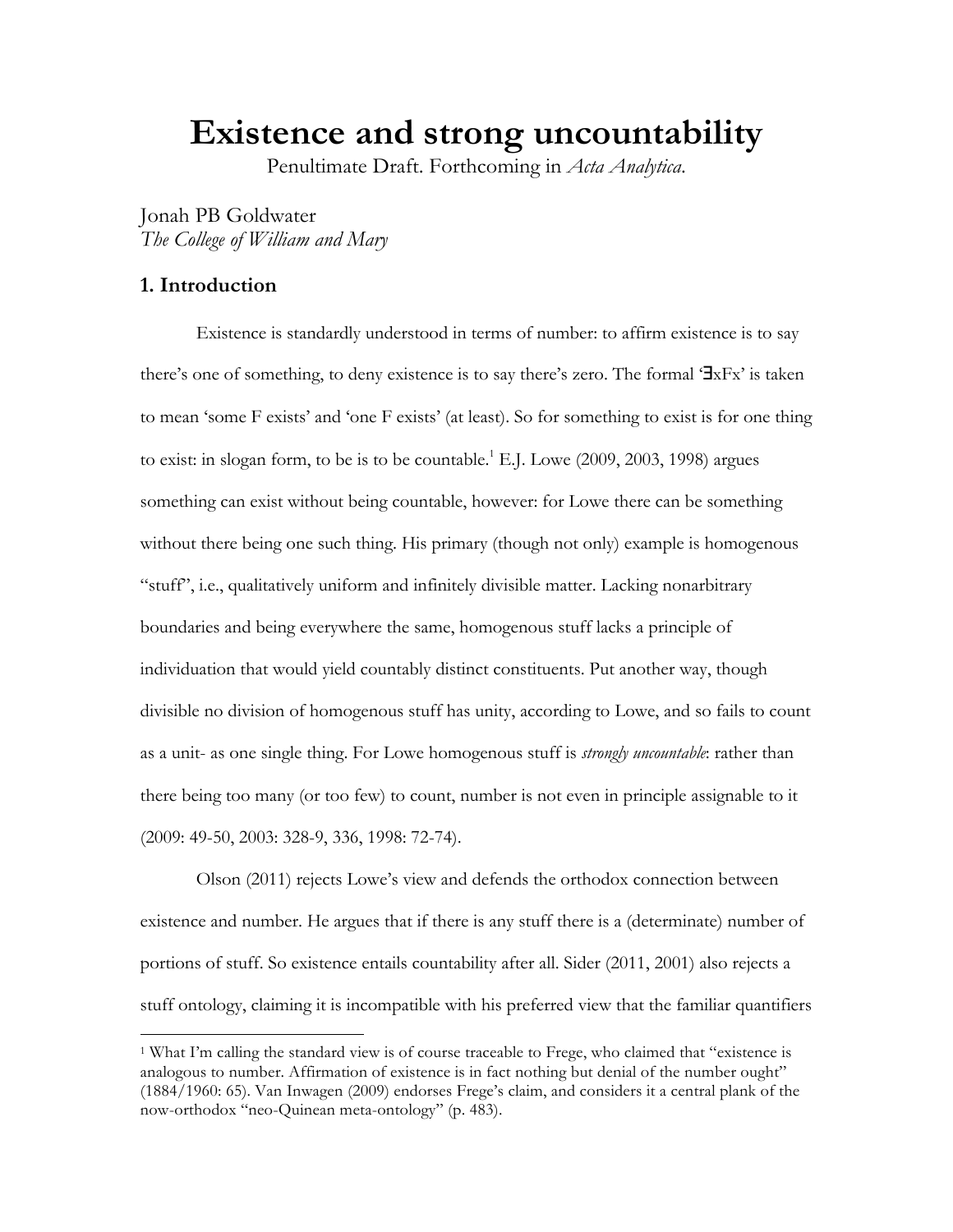of predicate logic carve at nature's joints. In particular Sider argues that the success and indispensability of the standard quantificational apparatus—according to which to be is to be countable—shows that the world is ultimately a world of (countable) things not (uncountable) stuff.

Against these arguments I defend the uncountability of stuff and the possibility (if not actuality) of existence without countability. If to be is to be countable, more is needed than the arguments that Olson and Sider provide. Existence without countability deserves more serious consideration than it is typically given.

### **2. On the coherence of strong uncountability**

First a brief bit of terminology. Assuming there are infinitely many numbers there are too many numbers to count; there are, as it is commonly said, uncountably many numbers. But this is not the sense of uncountability at issue here. Numbers collectively are uncountably many, but individually each number is countable as one. So numbers are only *weakly uncountable*. Lowe's claim regarding homogenous and infinitely divisible stuff is different. Stuff is *strongly uncountable*: no portion or division of stuff is countable as one single thing (cf. Olson 2011: 70).<sup>2</sup> In this paper talk of (un)countability is talk of strong (un)countability. Accordingly the claim that each thing is countable (as one) will be called *the* 

<sup>2</sup> Properly formulating Lowe's thesis is tricky. One may be tempted to express the idea as something like 'each individual portion of stuff is strongly uncountable'. But 'each' is a singular term, and Lowe denies that a portion of stuff is a single thing. He also denies that portions or divisions of stuff are *individuals* at all. Instead Lowe introduces the term *dividual* to mean a kind of entity not countable as a single thing, specifically to contrast with (countable) individuals (2009: 50, 2003: 329, 1998: 61). So the uncountability thesis might also be put as the claim that not every entity must be individual, as some may be dividual. Due to its unfamiliarity, however, I won't use Lowe's term of art in this paper. Still it may be helpful to keep in mind that Lowe thought the uncountability thesis best expressed by a neologism with metaphysically imperspicuous grammar (e.g. 'dividual' is a count noun standing for something uncountable).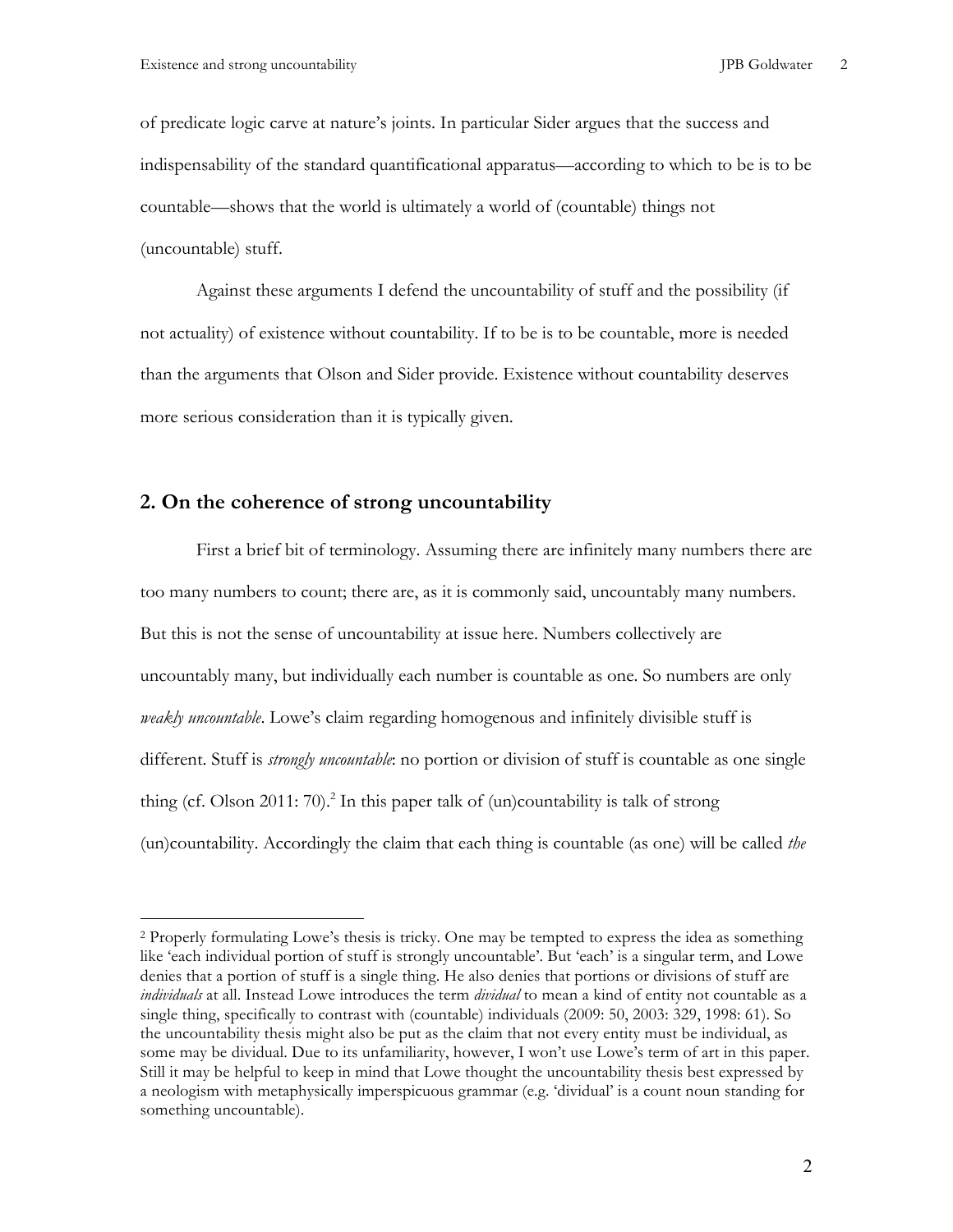*countability thesis*. Its negation—*the uncountability thesis*—is true if something may exist without being (strongly) countable.

Is strong uncountability even coherent? Despite rejecting Lowe's view Olson's framing of the issue is helpful. When first learning quantified logic as a student, Olson recalls, he was told that for something to exist is for there to be one such thing (2011: 66). This is hardly unusual: certainly it is standard practice to tell students that the formal string '∃xFx' is to be read out loud, understood, or taken to mean 'something is F', 'there exists an F', and 'there exists (at least) one F'. So for any philosopher who learned (or teaches) quantified logic this way the countability thesis—in slogan form, to be is to be countable—is likely ingrained (cf. Olson 2011: 67). Given Lowe's claims just outlined, however, this pedagogy is not entirely innocent. If '∃xFx' *means* 'some F exists' and 'one F exists', then to say 'some  $F$  exists but no one thing is  $F'$  is self-contradictory, incoherent, or analytically false. Yet few philosophers think the truth or falsity of metaphysical theses should be decided on definitional or analytic grounds. So in the interest of metaphysical debate one should deny that countability is built into the meaning (or form) of existence claims.<sup>3,4</sup>

This is not a mere nicety, however. Sentences asserting existence without countability are a familiar feature of English grammar. Consider the familiar distinction between count and mass nouns (or, more precisely, between count and mass senses of nouns). As the name implies, only count nouns take numerical prefixes. Because 'there is some matter' is grammatical, for example, but 'there is/are 5 matter(s)' is not, 'matter' is here used as a mass noun. Of course one might say 'there are five portions of matter' instead, for example, but

<sup>3</sup> There is certainly no need to read '∃xFx' in terms of number. After all, as a formal string it can be interpreted or understood in various ways, or even left uninterpreted. Once it is pointed out that a certain reading may build into it a substantive metaphysical thesis, dialectical neutrality likely demands an alternate reading, at least in the present context.

<sup>4</sup> Cf. Lowe (2003: 328): "While 'everything is something' is, apparently, a trivial truth of logic, 'everything is some *thing*' looks more like a substantive metaphysical claim" (original emphasis).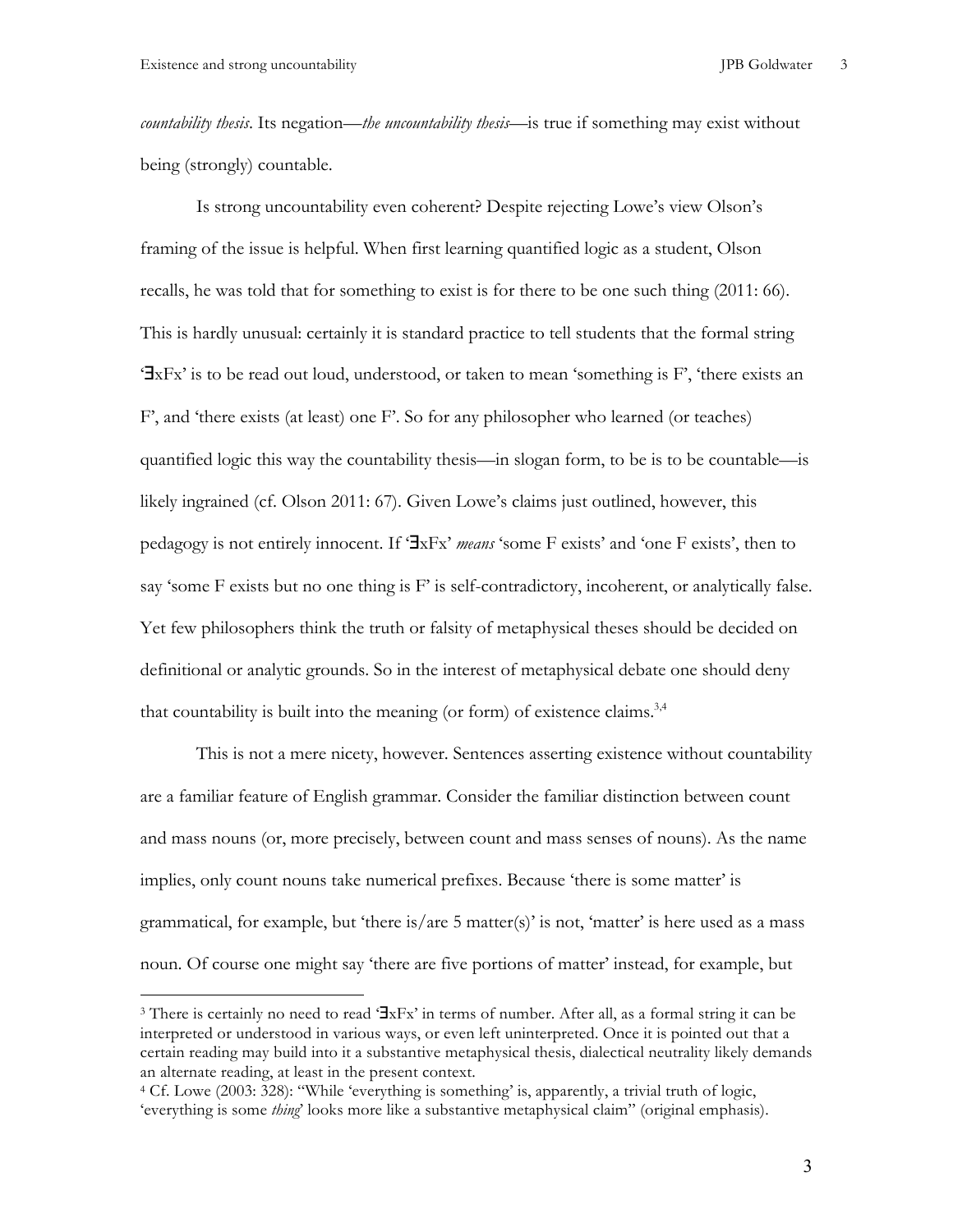this is just to replace a mass expression with a count expression. From a grammatical point of view this is quite unnecessary; mass expressions are perfectly well-formed on their own. So grammatically speaking existence can be asserted of something without there being some number of what is said to exist.

That English grammar allows sentences to assert existence without number does not establish that there really can be existence without number, of course. Perhaps such sentences are not metaphysically perspicuous, such that for any putatively countindeterminate state of affairs (seeming to correspond to a mass-term sentence) there is some count-determinate state of affairs to which the former is reducible or eliminable. For example suppose that what makes 'there is some matter' true is that discrete and so countable material particles exist. Lowe concedes this would be the case were matter only finitely divisible, in which case matter would be a plurality of distinct things rather than a stuff or mass (Lowe 2009: 50). Lowe's main defense of uncountability is that matter is not *necessarily* so composed, and so not necessarily a plurality rather than a mass. It is possible, Lowe thinks, for matter to be infinitely divisible rather than finitely divisible. He also thinks it possible for matter to be qualitatively uniform or homogenous. It is this possibility of homogenous and infinitely divisible matter that yields the possibility of existence without countability. The argument is that if matter were infinitely divisible and everywhere the same no division would yield one well-defined or discrete entity. Lacking boundaries or contrast with environment, the resulting portion would lack unity and so fail to count as a unit- a single countable thing. Put another way, homogenous and infinitely divisible matter lacks a principle of individuation that would render portions of matter countably distinct. (Such portions would thereby fail to be individuals at all; cf. note 2). Because homogenous matter cannot be enumerated or individuated as discrete particles can, cardinal number does not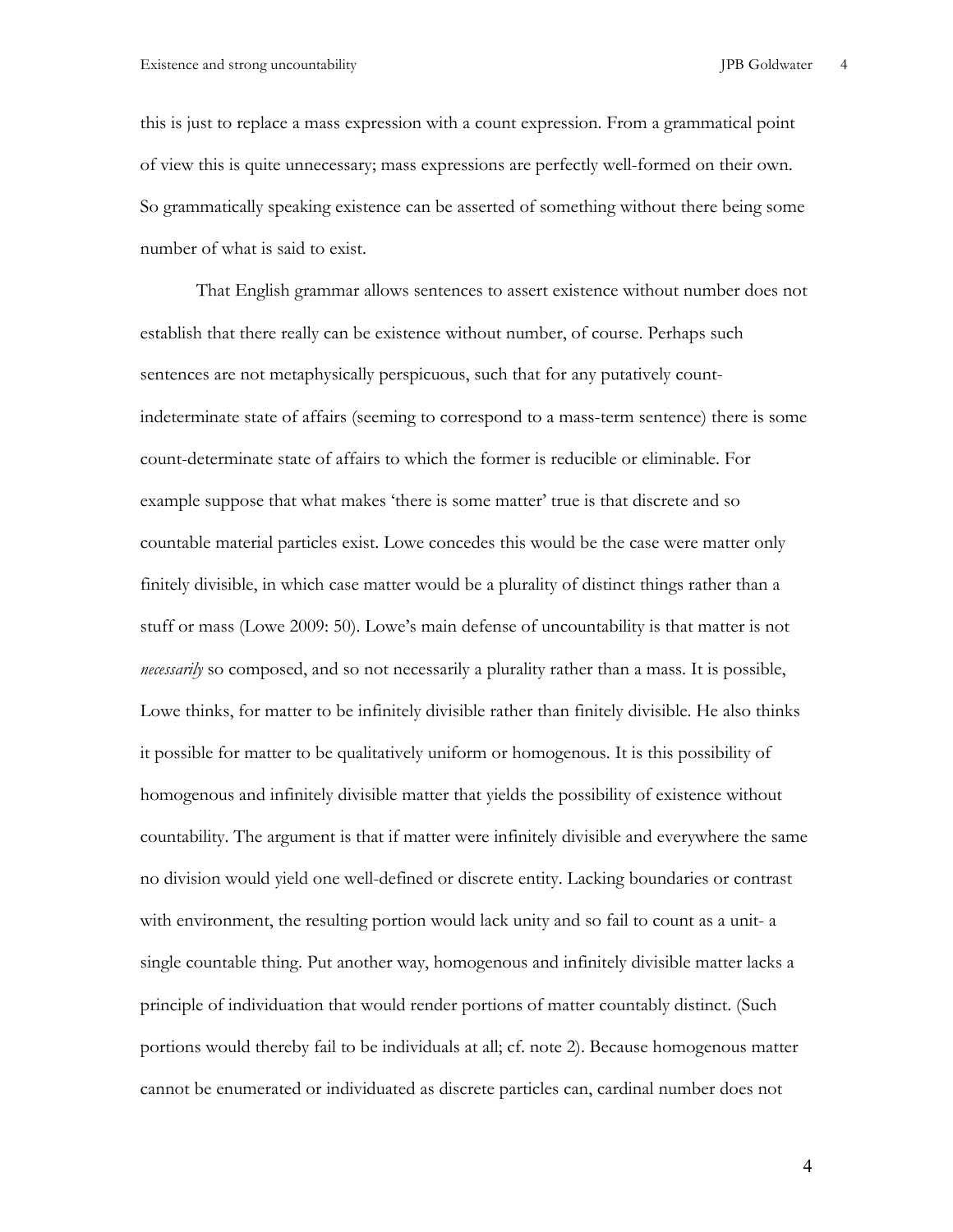apply to it. There could be matter—stuff—without there being a number of matter(s) or stuff(s). So for Lowe homogenous and infinitely divisible stuff is (or would be) strongly uncountable (2009: 49–50, 2003: 328–9, 336, 1998: 74–76).

This is not the only argument for the strong uncountability of stuff. Elsewhere I develop others as well as a variation of Lowe's [author ms]. I'll restrict my attention to the above-described iteration, however, because this is the version Olson takes up. And as indicated at the outset my aim in this paper is to reject Olson's (and Sider's) arguments against uncountability, rather than offer distinct positive arguments (as I do in the aforementioned paper). So consider Olson's argument. Olson picks up on Lowe's distinction between countable entities which contrast with their surroundings and have nonarbitrary boundaries, as opposed to homogenous stuff, any portion or division of which has arbitrary boundaries and does not contrast with its surroundings (2011: 72). Olson's claim is that this distinction cannot be maintained, however. He argues that if there is any homogenous stuff there must be a number of portions (or divisions) of that stuff. The reason is that

arbitrary portions [of stuff] can be made into discrete [and so countable] pieces by detaching the surrounding [stuff]. Likewise, it seems that a [countable] piece of [stuff] can cease to be a piece and become a mere arbitrary portion by being fused with another piece (2011: 78).

Olson then claims that something's uncountability cannot be a temporary or contingent feature of it; something cannot be uncountable at one time and countable at another (or in one world but not in another). Because "any [allegedly uncountable] arbitrary portion of stuff could have been a [countable] piece" but countability cannot be temporary or contingent, arbitrary portions must be countable after all (p. 79). Put another way, because any arbitrarily divisible portion of matter which lacks contrast with its surroundings could be rendered distinct from its surroundings by removing the adjacent matter, every portion of matter is countable after all.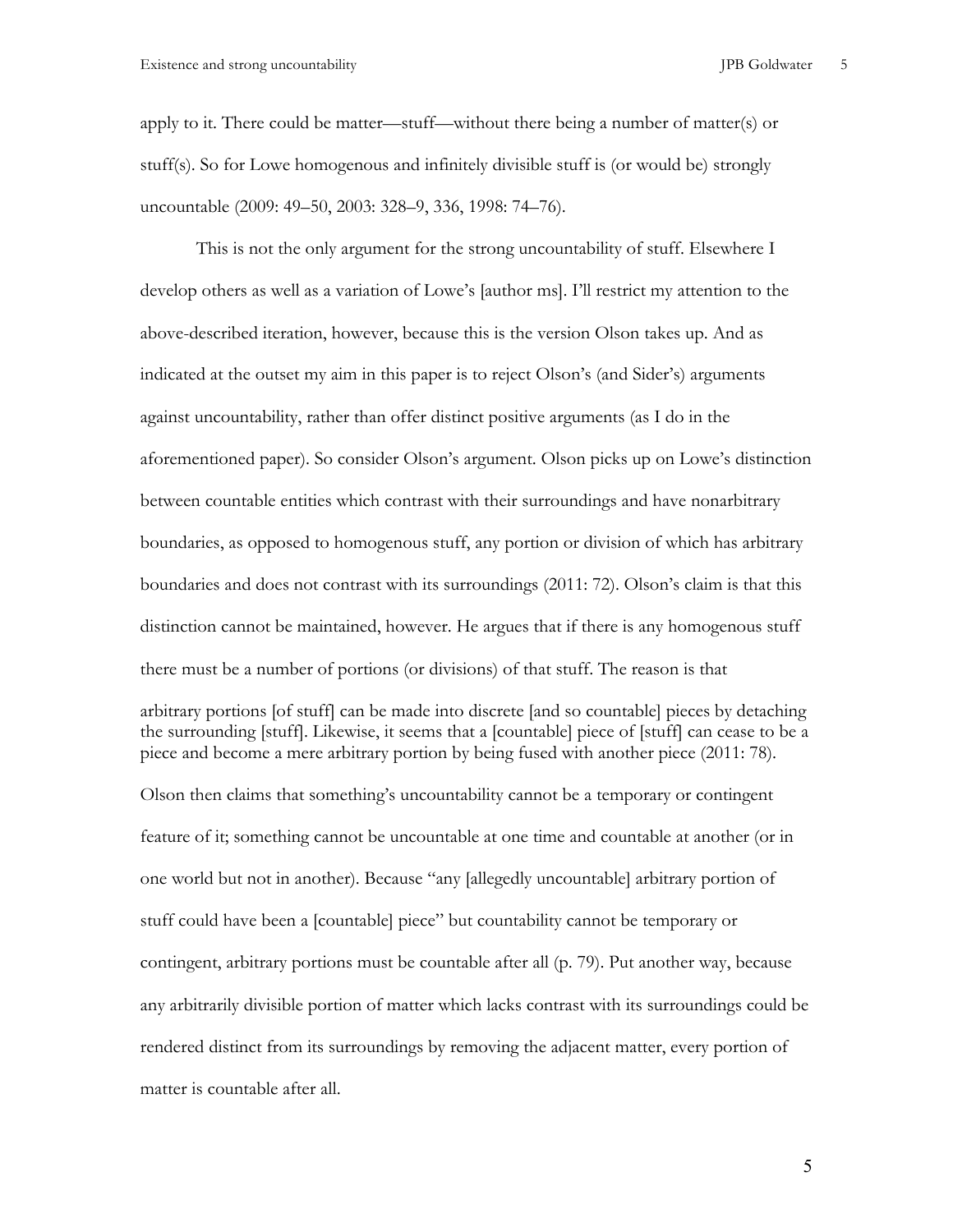Obviously Olson's argument relies on the (possible) separability (or combinability) of stuff, i.e., the ability to tear off bits or fuse bits together. In so doing one would create or destroy a boundary vis-à-vis an external environment. Doing this requires regions of nonstuff in between, however; only if there can be some stuff in one place and some other stuff elsewhere with something else (or nothing) in between does Olson's argument get off the ground. But there are situations in which this requisite separability does not obtain. For example instead of thinking of stuff *in* space think about space itself as a kind of stuff. After all, space may be infinitely divisible and qualitatively uniform. Divisions of space therefore lack nonarbitrary boundaries and contrast with surroundings, just as homogenous and infinitely divisible stuff does. The world could be space all-the-way-down in just the way it might be stuff all-the-way-down. So Lowe's arguments for the strong uncountability of stuff (may) apply to space itself.<sup>5</sup> But in a space-all-the-way-down world there's no way to tear up portions of space and separate them in the way Olson imagines one can do with stuff. So the existence of (homogenous) space would not entail a number of portions of space. Space (so conceived) is therefore a counterexample to Olson's argument. This counterexample also handles the modal variant: in a space-all-the-way-down world no spatial region could have become countable, as there is no possibility of spatial regions separating (or fusing). So no arbitrary division of space would be merely temporarily uncountable. The same rebuttal to Olson applies in a possible world in which material stuff and space are distinct but the stuff constitutes a plenum, such that there's no space not filled with stuff. Then again there would be nowhere for the stuff to go; the idea of tearing stuff apart and thereby creating

<sup>5</sup> Lowe even suggests as much (1998: 75). Moreover, Lowe thinks certain tropes and facts may be uncountable (1998: 78, *inter alia*). So he is hardly averse to extending the arguments for uncountability to other kinds of entitles.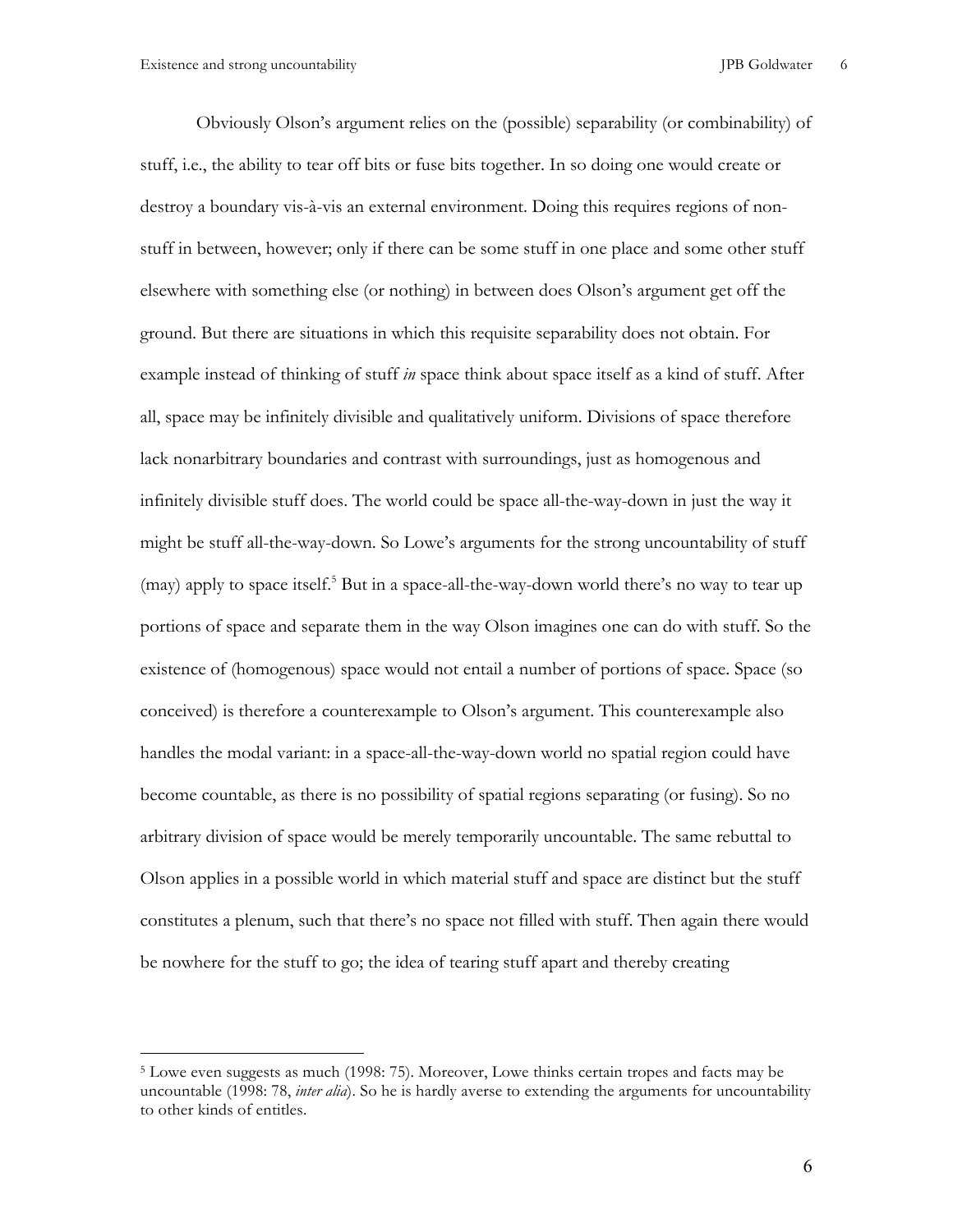nonarbitrary external boundaries again fails to apply. *Mutatis mutandis* this undermines Olson's modal variant as well.

The point here is not that our world is in fact like this. That these scenarios are logically possible is all that's required. The traditional claim is that what it is to be is to be countable. Olson's claim is that existence entails countability, or at least that existence without countability is metaphysically impossible. Yet homogenous space-all-the-way-down worlds and stuff-plenum worlds are counterexamples to each. Each kind of world is conceivable and so logically possible (or so I will assume). There is also no particular reason to think these worlds are not metaphysically possible. Why couldn't space be homogenous and infinitely divisible? If it were then space would be a kind of stuff; arbitrary divisions of space would lack unity and so fail to be countable. Not because there would be too many to count, but because number would not be assignable, as Lowe argues. There would be existence without strong countability.

Yet for all that there may still be good reasons to reject an ontology of uncountable stuff, even granting it as an epistemic or metaphysical possibility in some sense. So in the next section I'll turn to Sider's argument, who holds that one ought to reject a stuff-ontology on grounds other than those discussed so far.

### **3. Stuff without quantifier variance**

In the introduction to *Four Dimensionalism* Sider (2001) advances an ontological and a meta-ontological view. The ontological view is mereological universalism, according to which every collection of objects composes a whole.<sup>6</sup> The meta-ontological view is that the question to which universalism is an answer—'which collections of objects compose

 $\overline{a}$ 

<sup>6</sup> Sider (2011) no longer advocates universalism, however.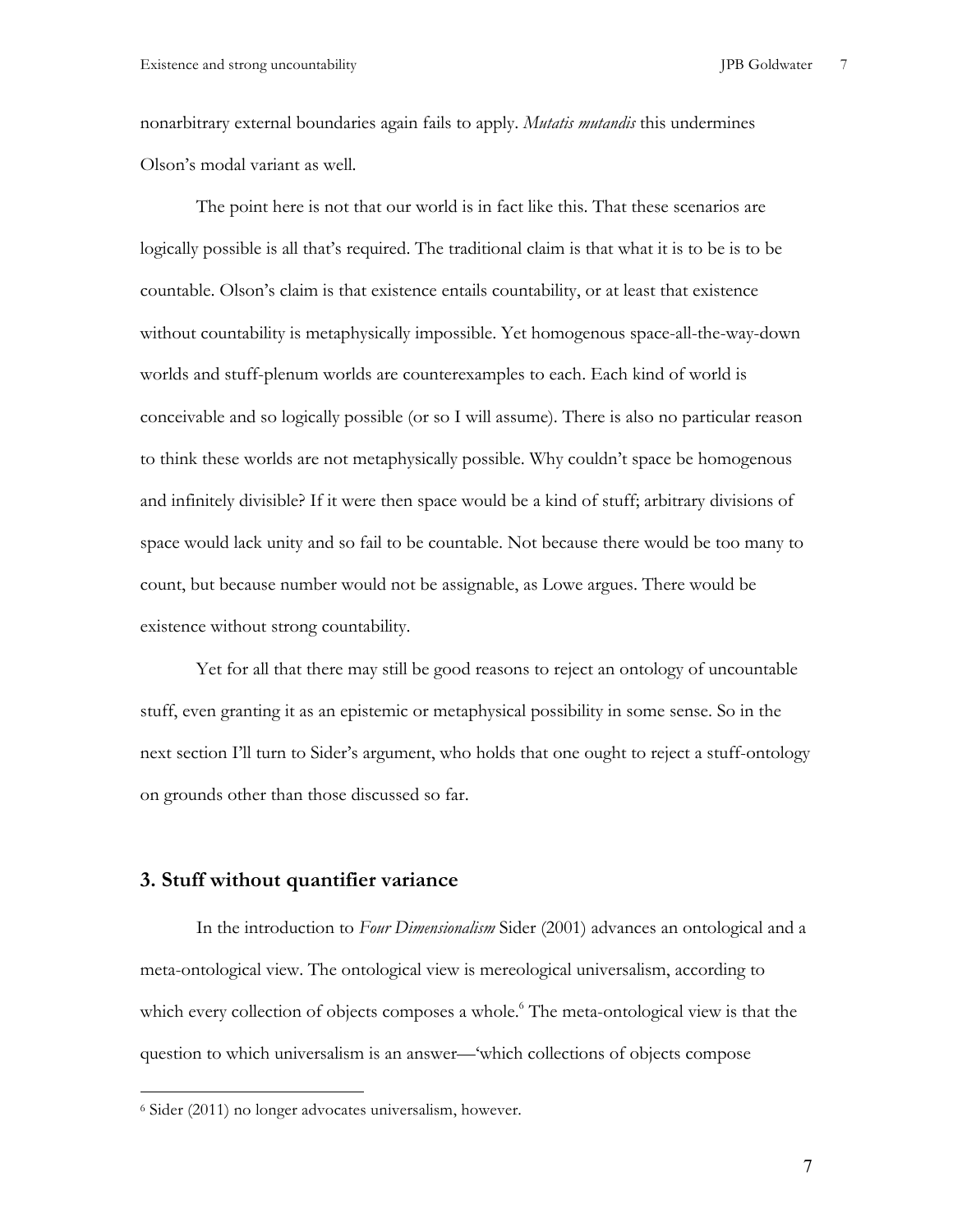wholes?'—is a substantive question with an objective answer, over which disputants (genuinely) disagree. Sider calls the opposing meta-ontological position the 'no-conflict' view. On this view the dispute over which collections of objects compose wholes is merely apparent. Reasons for the no-conflict view vary, but the general idea is apparently incompatible claims regarding composition are only true or false relative to a conceptualscheme or linguistic framework, such that the (apparent) disagreement is merely verbal or, perhaps, ill-formed.

So for Sider the critical meta-ontological question is whether a genuine rather than merely apparent debate over mereology is possible. For Sider this turns on another question: whether the language of the debate is connected to reality in the right way. In particular Sider thinks the issue is whether "modern logic's quantificational apparatus mirrors the structure of reality" (2001: xvi), i.e., whether quantification carves at nature's joints. If ∃ carves at the joints then there is a metaphysically privileged use of ∃, for example, whereas if ∃ does not carve at the joints there is no privileged use of ∃. For Sider questions framed in terms of metaphysically privileged or joint-carving language per force have substantive and objective answers, whereas questions framed via non-joint-carving terms lack such answers (cf. Sider 2011: 44-57). Regarding mereology in particular Sider believes whether a composite exists can be asked entirely in joint-carving terms, including ∃, and so has a determinate and objective answer.<sup>7</sup> Naturally Sider takes proponents of the no-conflict view to reject these ideas. The no-conflict view with which he is most concerned is 'quantifier variantism' (as defended by e.g. Hirsch 2002), according to which there are various equally eligible candidates for the meaning of ∃, none of which are objectively privileged or which carve

<sup>7</sup> This idea is also the foundation of the so-called "argument from vagueness" against moderate composition, as developed first by Lewis (1986: 212) and then Sider (2011: 122-139). See also Korman (2010) for a synthetic version, and Author [ms] for criticism.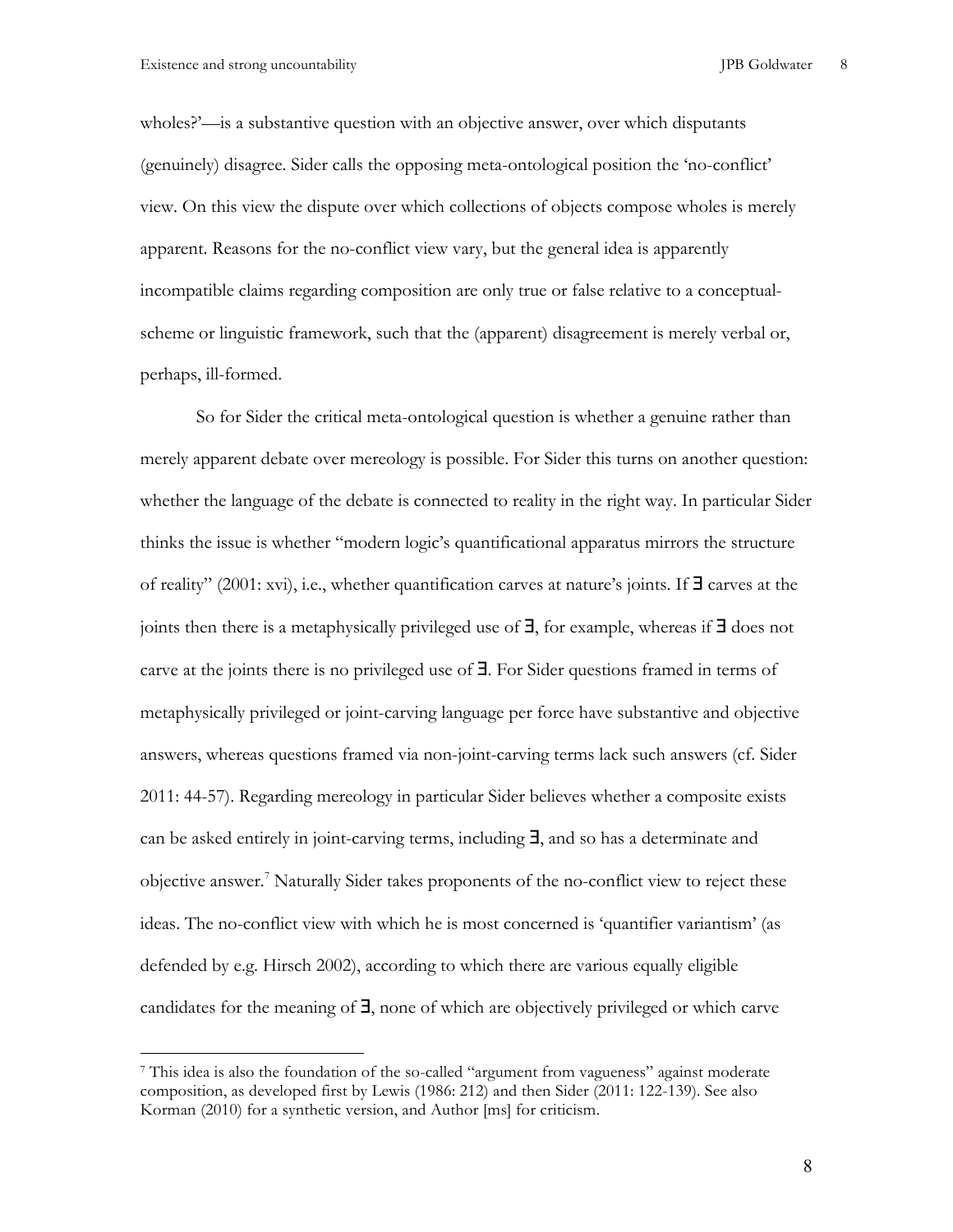nature at the joints any better than any other. According to quantifier variantism those who advocate different (first-order) views on mereological composition use their own preferred variant of ∃ when saying mereological sums do or don't exist, such that each view comes out as (trivially) true in each's own language. The dispute over mereology is thus merely apparent: existence statements invoking different framework-relative meanings or variations of ∃ are not genuinely incompatible. Because Sider argues there is in fact a privileged jointcarving use of ∃, however, he rejects the no-conflict view and defends the substantivity of the first-order debate.

It is within this framework that Sider considers a "stuff ontology" as opposed to a "thing ontology". In particular Sider worries that rejecting things in favor of stuff (a firstorder view) leads directly to the (higher-order) no-conflict view he rejects. If "the world is fundamentally a world of stuff, not things", Sider writes, then "there is no one right thinglanguage, since there is no one right way to divide the world of stuff into things" (2001: xvii). But without a correct thing-language the debate over mereological composition would not be substantive or objective after all: different "thing-languages" (which quantify over different things) may each be correct according to its own framework or conventions. According to Sider, however, a 'thing language' is part and parcel of "modern logic's quantificational apparatus", which he believes "mirrors the structure of reality", as we've already seen. So for Sider a stuff ontology is incompatible with quantification carving at the joints, which in turn is incompatible with the substantivity of the debate over mereology. So Sider rejects a stuff ontology.

The implication for my previous argument is clear. Even if I'm right that (homogenous and infinitely divisible) stuff would be strongly uncountable if it existed, Sider's rejection of a stuff ontology amounts to a rejection of the actual strong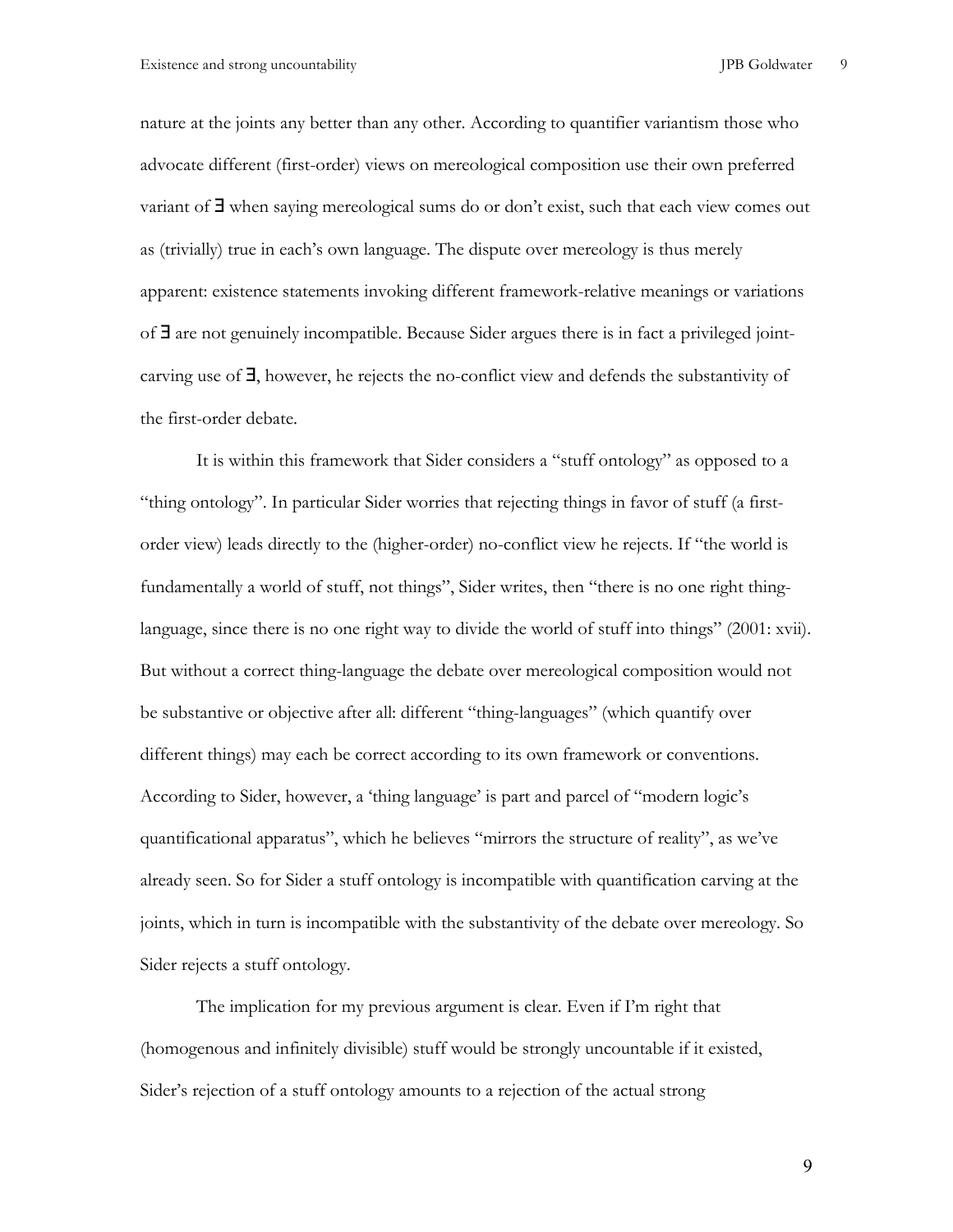uncountability of what exists. It also puts pressure on a stronger modal thesis. If Sider is right then in any world where our quantificational apparatus carves at the joints there is no stuff, fundamentally speaking, such that what does exist would be strongly countable.

But Sider's arguments do not succeed. The central problem is Sider wrongly amalgamates "modern logic's quantificational apparatus" with a thing-language or thingontology. In fact he doesn't even acknowledge that they are (or may be) distinct. For example note the following transition (via the colon). Sider assumes "that modern logic's quantificational apparatus mirrors the structure of reality: I assume an ontology of things" (2001: xvi). My ascription is not based only a single punctuation mark, however. The view that quantification and a thing-language are (indistinct) parts of the same apparatus also manifests in the following passage (on the next page). Sider claims that a

stuff ontology must claim that a truly fundamental description of the world must completely eschew a thing-language. This requires completely eschewing the usual quantifiers and variables- the backbone of contemporary logic.. If one cannot say that there exist quantities of stuff, what *can* one say? A whole new language must be developed. Somehow, 'quantifiers' over stuff must be introduced without slipping into talk of things; somehow language must be invented to express all the facts about the world we take there to be, while not slipping into thing-language in disguise. (2001: xviii, original emphasis).

At first Sider claims a stuff-ontology must eschew things. Fair enough. But he then goes on to say a stuff ontologist cannot say *there exists* quantities of stuff. This is just wrong: of course a stuff ontologist can say there exists quantities of stuff. She can even do so via ∃. It's just that ∃ would range over stuff rather than things. Yet for Sider, apparently, the link between ∃ and thing-talk is so tight that using ∃ to talk of stuff instead of things is enough to put 'quantifiers' in scare-quotes, as if the only genuine quantifiers are thing-quantifiers.

Now, in later work Sider does mention the possibility of quantification over stuff (2011: 183-4), where he also recognizes that quantification over stuff would (loosely) resemble natural language talk using mass nouns rather than count nouns (as I've discussed).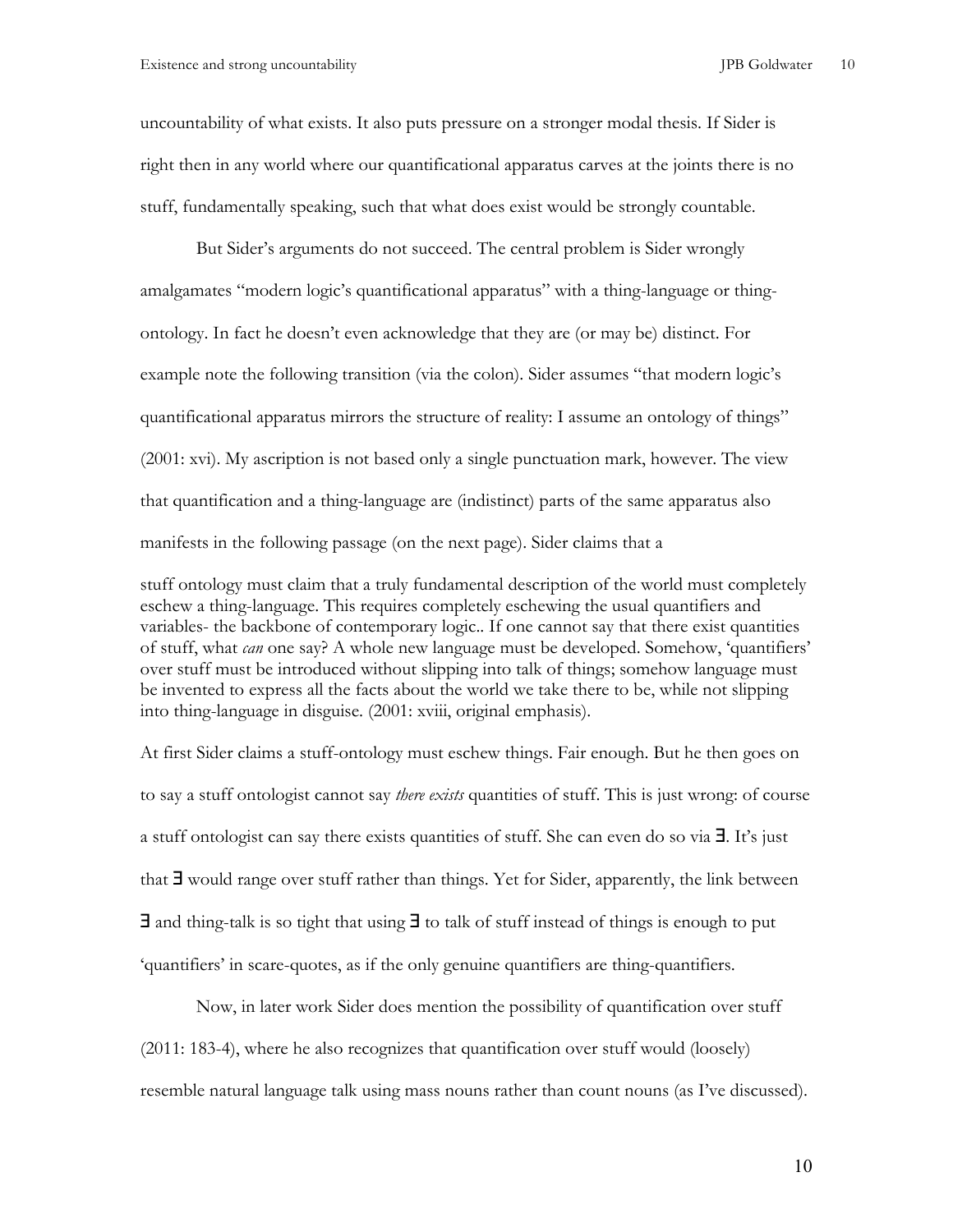Even so he doesn't countenance the possibility that quantification and a thing ontology can come apart. On that same page he imagines a quantifier variantist (not simply a stuff ontologist) saying that he has "no need for objects in [his] fundamental description of the world. The world fundamentally consists of the distribution of properties over spacetime" (2011: 183). Sider's response to this imagined objection is to say "this is just confusion. Far from renouncing quantifiers in his fundamental language, this variantist helps himself to quantification over points and regions of spacetime" (ibid). But it is Sider who is confused here. The claim he attributes to the variantist doesn't say anything about getting rid of quantifiers; the attributed claim says there is no need for *objects*, not there is no need for *quantification*. Yet Sider seems to think getting rid of objects is tantamount to getting rid of quantification. Sider even doubles-down on this mistake in a footnote, where he declares that those who claim that modern physics has no need for objects "miss the point" he just made: "perhaps modern physics has no use for *particles*, but this doesn't show that it has no use for quantifiers" (p. 183 n. 36, original emphasis). It's not clear who makes this faulty inference, however. Sider doesn't cite anyone who makes the alleged mistake, for one. Second, Ladyman and Ross (2009) are perhaps the most prominent proponents of the claim that physics denies the existence of objects (in fact their book is entitled 'Every Thing Must Go' for just that reason). But Ladyman and Ross quite explicitly argue that physics posits structural relations (instead of 'things'). So it is no part of their physics-rejects-things thesis that one can formulate physical theory without quantification, or that physics should do without the posits of its models. (Ladyman and Ross are very much scientific realists, after all.)

So what is going on here? My best guess is that Sider is conflating two very different senses of the words 'object' and 'thing'. One sense of 'object' (or 'thing') is roughly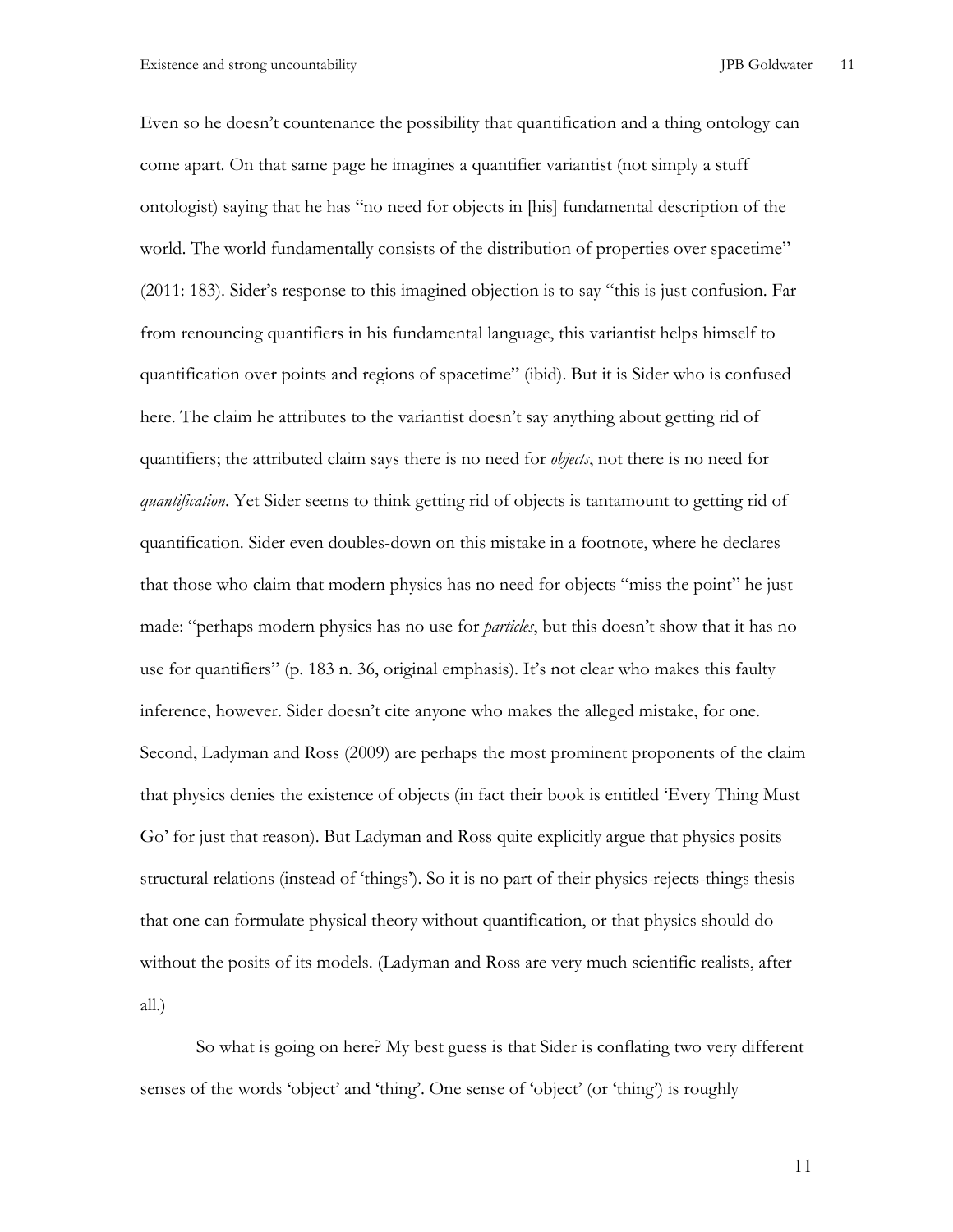equivalent to *substance*, and so contrasts with other (putative ontological categories such as) *event*, *property*, *structural relation*, and *stuff*. Another sense of 'object' is category-neutral, however, and appears in phrases such as 'object of desire' or 'object of quantification' (cf. Lowe 1998: 34). In this sense of the term anything that falls under the range of some quantifier would count as an object. But this includes, rather than contrasts with, events, properties, structural relations, and stuff. So yes, getting rid of objects in the latter sense might well be to get rid of quantification, insofar as quantification without there being something over which one quantifies doesn't make sense. But when Ladyman and Ross deny there are objects they have in mind the sense of 'object' akin to 'substance'. The same goes for a hypothetical defender of a no-object stuff ontology. To deny objects (substances) has nothing to do with denying quantification.

Pointing this out severs the (apparent) link between quantifier variantism and a stuff ontology. The defender of a fundamental stuff ontology may reject things (in the sense of objects or substances), but denying that  $\exists$  carves at the joints simply doesn't follow. If the world fundamentally consists of stuff then stuff would *exist*, in the most fundamental jointcarving sense of the term. It's just that in such a world ∃ would range over stuff rather than things. (Granted, this may render  $\exists$  a non-singular quantifier, but thinking it must be singular —i.e., that it must range over a domain of single countable things—is to build too much metaphysics into the reading of a formal symbol.) Because stuff may be strongly uncountable, as argued previously, the claim here is that existence and countability may come apart. Even if there is a privileged sense of ∃, to be and to be countable need not be equivalent. Put another way, *quantification*—assertions of existence—could carve at the joints without *enumeration*—assertions of number—carving at the joints. Yes there is a tendency to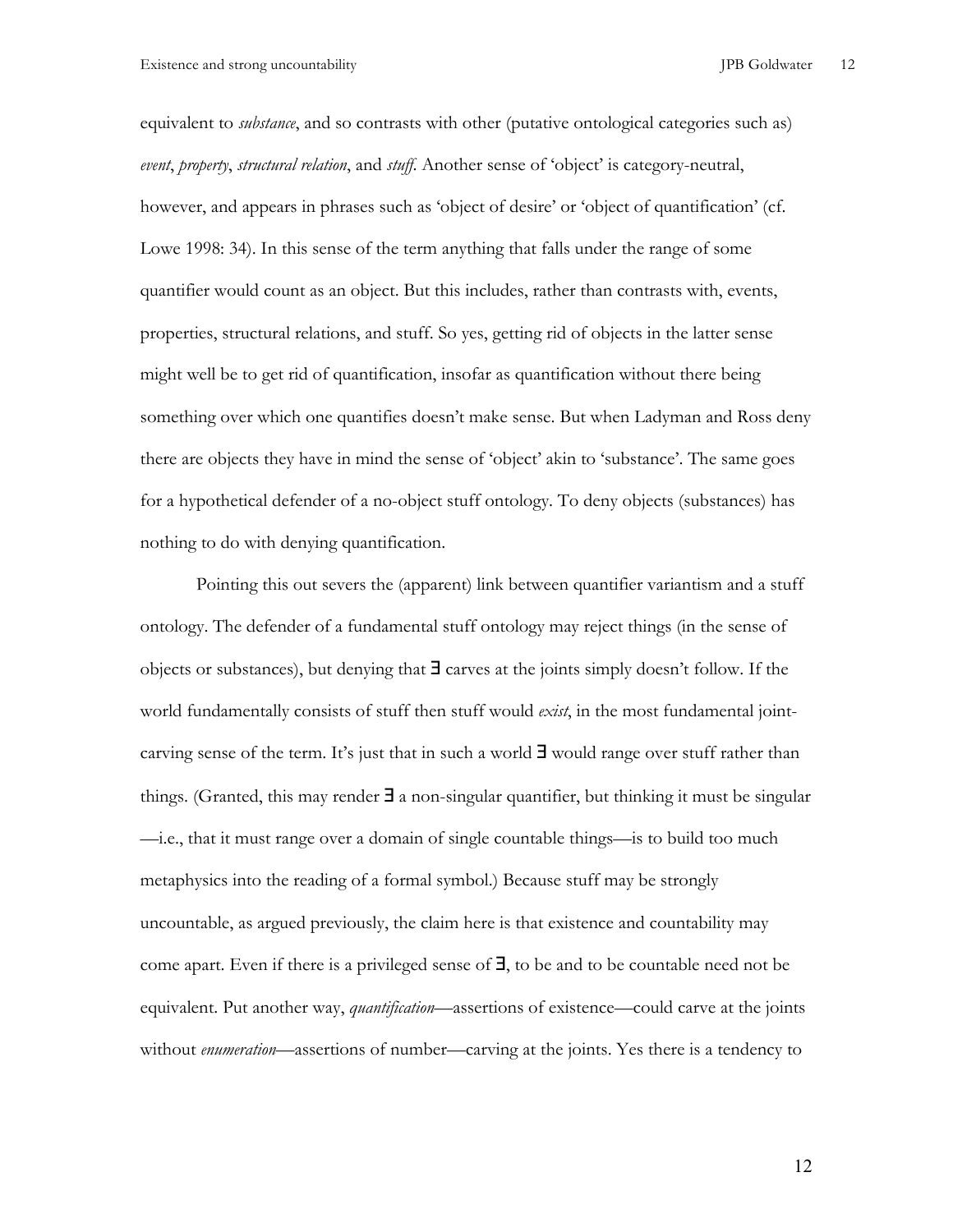amalgamate these: witness the way we all learn predicate logic, including the claim that to be is to be countable. But as argued existence and countability may go their separate ways.

## **4. Every thing could go; success without things**

Even granting this as a conceptual possibility, however, one sympathetic to Sider's line of thought might still reject a stuff ontology (and defend the orthodox countability thesis, as Olson does). And Sider, for his part, does offer another anti-stuff argument. It's a variant of the success argument for scientific realism, according to which the success of science is best explained by the reality of that which is posited by scientific theories.<sup>8</sup> As Sider tells the story, the reason for adopting a thing-ontology is

the power of modern logic that presupposes it. Quantificational logic since Frege has proved to be a powerful tool inside and outside of philosophy. Think of contemporary semantic research in linguistics, philosophical logic, or even mathematics. For that matter, think of the conceptual scheme or ordinary thought, which appears to model the world as a world of things. If humans have been so successful with thing-thinking, it takes a strong reason to make us give it up  $(2001: xviii)$ .

One has to be careful to distinguish at least three kinds of success-claims here, however. One is that a certain model successfully explains human behavior, construed broadly to include thoughts and patterns of inferences. Another is that humans who use a certain model (either implicitly or explicitly) are successful at navigating the objective or mind-independent world. A third is that the success of those who use a certain model to navigate the mind-independent world is best explained by reality being the way the model represents the world as being. Now, we've already seen that Sider does not distinguish quantification from thing-talk. So the success of quantification in any of these three senses must also be distinguished from the success of thing-talk in any of these three senses. So

<sup>8</sup> The argument is initially due to Putnam (1975: 73), and has been reformulated and defended in various ways since. See Chakravartty (2011: §2.1) for an overview and bibliography.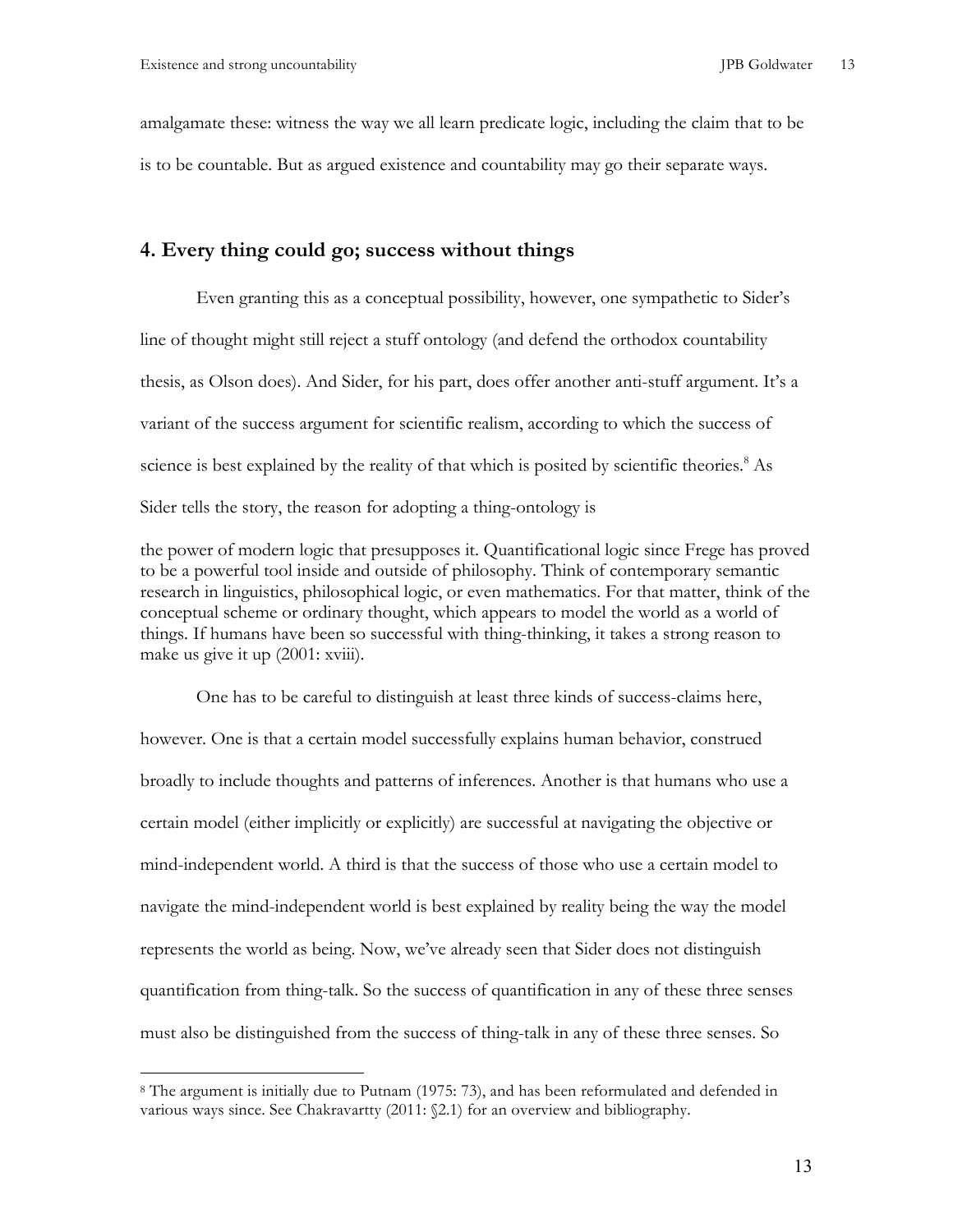even if, for example, quantificational logic has proven a successful tool in modeling patterns of inference taken to be valid by humans, this has no evidential bearing on whether thingtalk has allowed humans to successfully navigate the mind-independent world, or, even if it has, whether we should therefore believe in the reality of things.

That being said, at the end of the quoted passage Sider does clearly intend at least one specific version of the different success claims laid out above. In particular he claims that our "conceptual scheme.. appears to model the world as a world of things", and that we've been "successful with thing-thinking". Obviously Sider takes this to warrant belief in a thing-ontology. The implicit corollary is a replacing thing-talk with stuff-talk would yield less success and thus be less deserving of a realist-construal.

In what does the success of thing-talk consist? Broadly speaking the success of science involves the ability to predict, explain, and manipulate the mind-independent world on the basis of scientific theories. (Or so I will assume; see Kukla 1998: 12 for elaboration.) One scientific theory is therefore more successful than another if one better predicts, explains, or allows for greater instrumental control or manipulation. I will also assume that success arguments for realism are themselves successful, broadly speaking: the theory which is more successful warrants realism about its posits.<sup>9</sup> Presumably, then, the claim to be evaluated is that adopting a thing-ontology is warranted because thing-talk allows for better predictions, explanations, and instrumental control than stuff-talk.

But this is simply not the case. To show this I will adapt an insight of Hume's. In Part 5 of his *Dialogues Concerning Natural Religion*, Hume's character Cleanthes presents an argument from analogy for theism. In broad terms the analogy is this: just as the complexity and purpose of a ship suggests it must have been intelligently designed (by a shipbuilder), so

 $\overline{a}$ 

<sup>9</sup> Though see Frost-Arnold (2010) and Mizrahi (2012) for recent criticisms of this inference.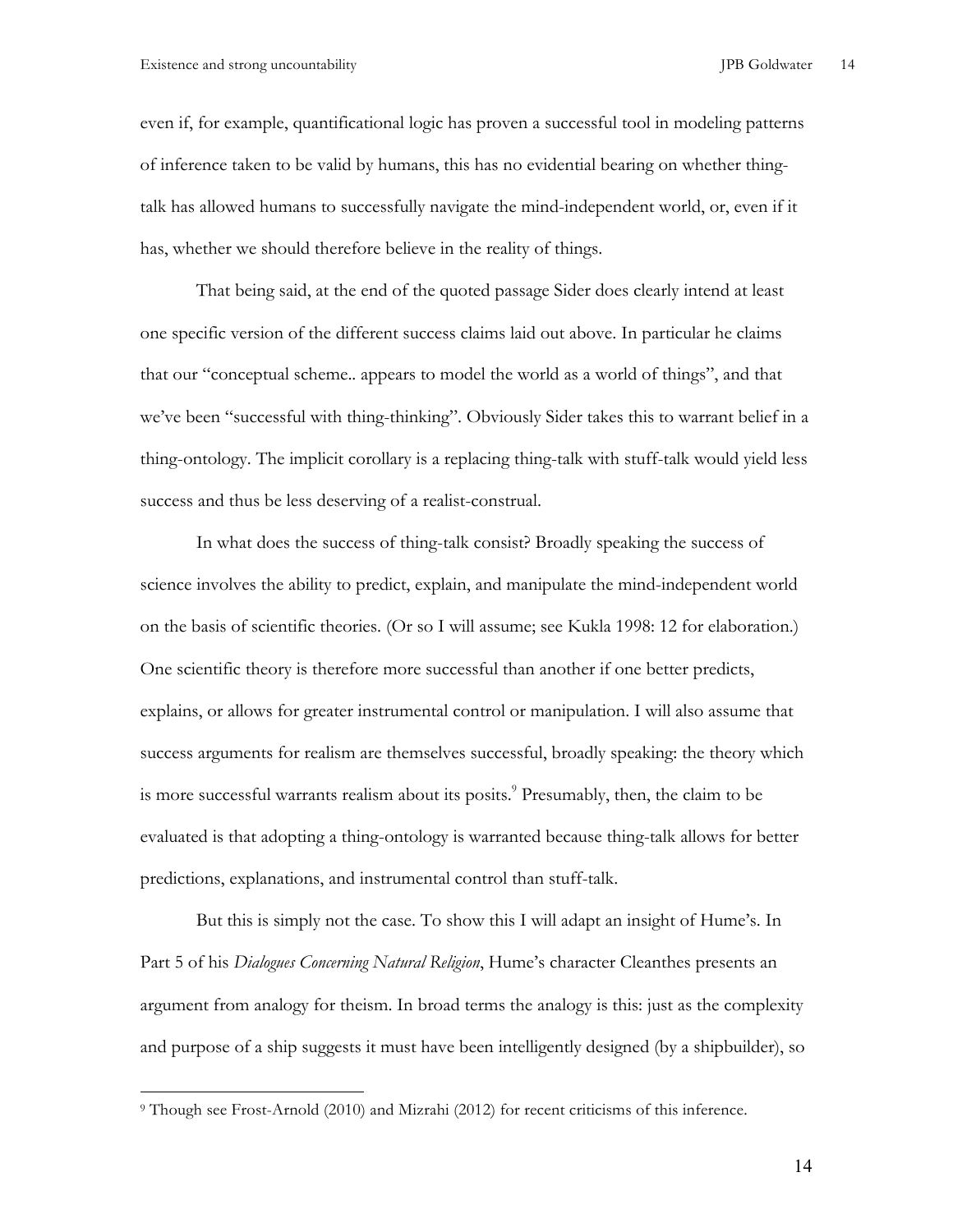too does the complexity and (apparent) purpose of the universe suggest it must have been intelligently designed. For the sake of argument Philo agrees the analogy does support theism (the existence of a divine being). He denies, however, that the argument supports *mono*theism (the existence of a unique or singular divine being). Just as many tradesman and builders are involved in the construction and design of a ship, Philo reasons, so too might many gods be involved in the construction and design of a universe. So the design argument for monotheism needs more than the shipbuilding analogy.

From this point Hume treats as an open question whether the divine attributes required for designing a universe (e.g. wisdom and omnipotence) should be ascribed to a single divine being, or many. Philo then asks: "by what phenomena in nature can we pretend to decide the controversy?" As part of his answer he claims

Where we see a body raised in a scale, we are sure that there is in the opposite scale, however concealed from sight, some counterpoising weight equal to it; but it is still allowed to doubt, whether that weight be an aggregate of several distinct bodies, or one uniform united mass [Part 5 D 5.9].

Philo then claims that if one had never seen the measured quantity inhering in a single body, one should infer that a heap of distinct bodies sit on the opposite scale rather than a single united mass (the implication being that the analogical argument supports polytheism over monotheism). But it is the previous step that is important here. Suppose one sees only one side of a scale balanced at 5 kg. Despite being unobserved one could know (infer) that 5 kg rests on other side as well. Even so Philo points out one would not know whether on the other side there is a single 5 kg weight or five 1 kg weights, or any other combination. More generally one could know the (unobserved) *quantity* of weight without knowing the *number* of objects possessing that weight. So this scenario supports one version of a success argument but not another. The balanced scale warrants the inference from an observed 5 kg to an unobserved 5 kg. So the posit of 5 unobserved kg would be warranted as successful insofar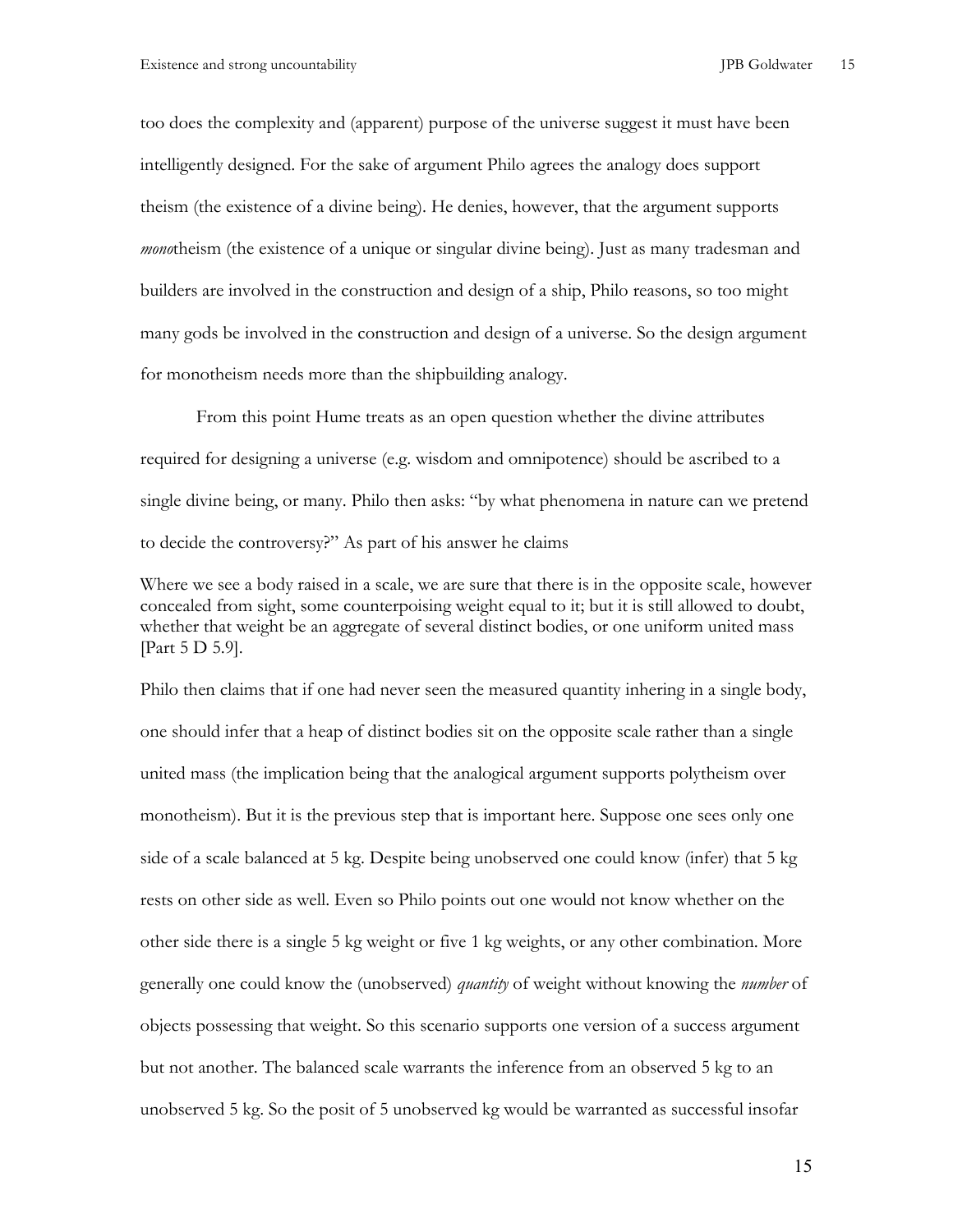as it allowed one to predict that, or explain why, the scale remains balanced. But as it stands there is no success argument for there being one 5 kg weight rather than five 1 kg weights, or any other possible combination yielding 5 kg. The number of objects, as opposed to the quantity of weight, is underdetermined.<sup>10</sup>

Now here's the crucial move. It's not only the number of objects that is underdetermined here: so too is whether there are any (countable) objects or things at all, as opposed to uncountable stuff. After all, on the scale might also sit 5 kg of homogenous and infinitely divisible matter. So Hume's scale-balancing argument suggests the following more general principle: the instantiation of a measurable physical property (quantity or magnitude) may underdetermine not only the number of discrete objects possessing that property, but whether there are any discrete countable objects at all, as opposed to uncountable stuff.

Nothing in this argument is specific to weight, so it is easy to extrapolate. The instantiation of many if not all quantitative physical properties, such as mass or volume or voltage, need not determine a specific number as the number of objects possessing those properties. Their (possibly cumulative or additive) values could be possessed by different combinations of countably distinct things, or by infinitely divisible stuff, with no discernible difference. Even (quantized) properties that come in integer multiples need not necessarily do so. And it is not impossible that e.g. unit charge could be instantiated by an arbitrary and so strongly uncountable portion or stuff (or region of space), rather than a particularized electron. So consider a world in which at any given region varying quantities of physical magnitudes are instantiated, but in which there are no countably distinct things (compare Sider's mention of a world fundamentally consisting of the distribution of properties over

<sup>10</sup> Of course Philo's case does not yield in principle underdetermination, insofar as there could be some way of observing what exactly is on the other side of the scale. Equally obviously, however, the scenario Philo describes can be adjusted so as to yield genuine observational indiscernability and so in principle underdetermination (as will be discussed shortly).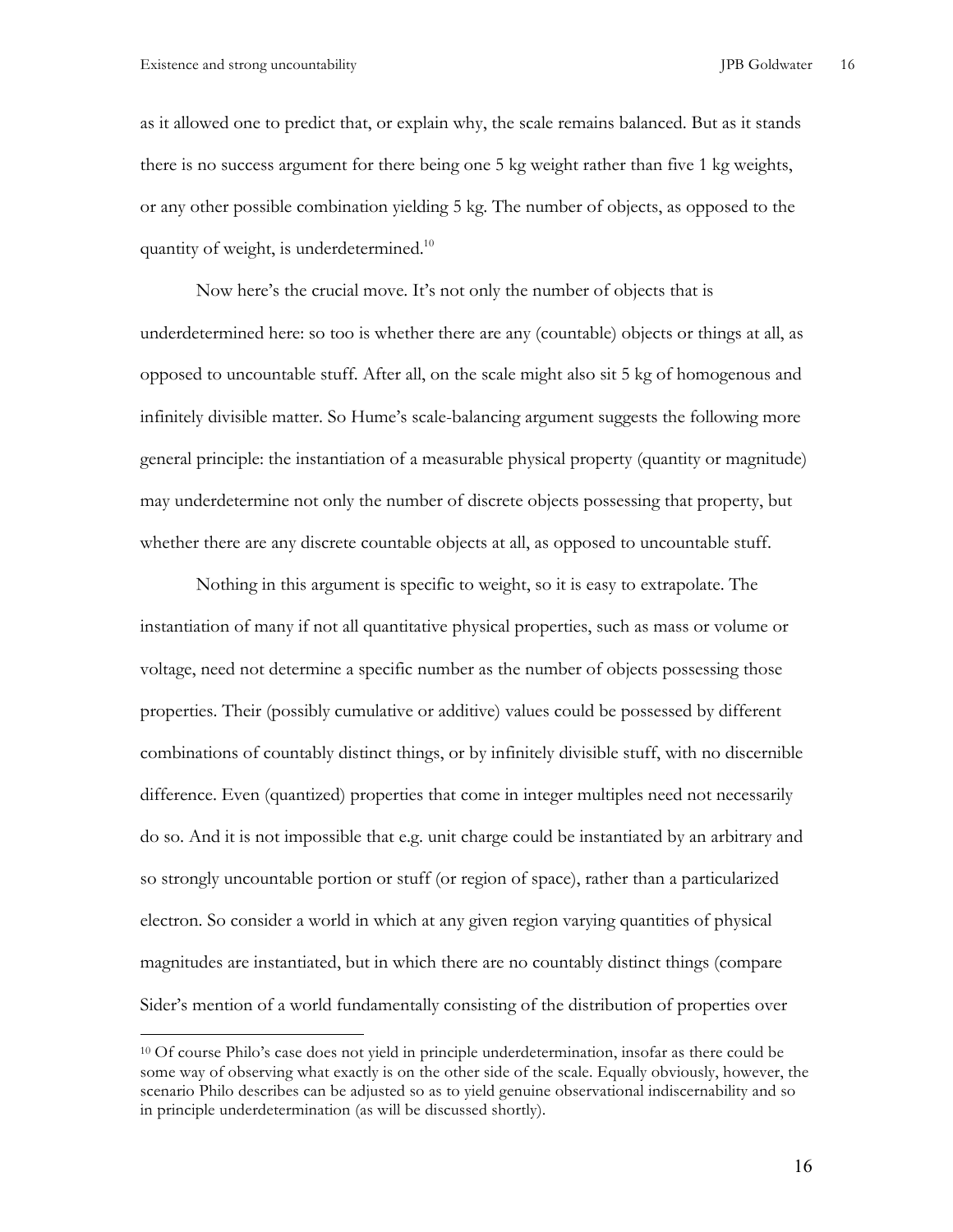spacetime).<sup>11</sup> Such a world could very well be nomologically well-behaved; there could be lawful regularities holding between the various magnitudes instantiated in the same region, as well as between regions. There is no reason science couldn't be successful in such a world. Predictions and explanations could be offered on the basis of nomological relations between physical magnitudes, and instrumental control would be achievable; the lack of countably distinct objects would not undermine human endeavor, scientific or otherwise. Thing-talk might not be harmful in such a world but it wouldn't be helpful. As with Philo's balanced scale, it is the quantity of weight that matters, not the number of objects possessing that weight. Now add countably distinct things to a variant of this world.<sup>12</sup> Is thing-talk now more successful? Can one gain e.g. greater instrumental control by enumerating objects rather than by measuring stuff? I cannot see why it would, and an appropriately generalized version of Philo's argument suggests it wouldn't. That thing-talk may not be harmful, however, might wrongly suggest that thing-talk is successful. A more careful comparison to stuff-talk, however, would fail to reveal a distinct advantage. So the success argument for a thing-ontology fails.

### **5. Conclusion**

 $\overline{a}$ 

I have argued that existence without strong countability is a conceptual possibility. I have also suggested that a nomologically well-behaved world could contain strongly uncountable entities. Though I have not offered positive arguments for thinking our world is in fact like this, I have argued that some prominent arguments against the coherence or metaphysical possibility of such a world do not succeed. Existence without strong

<sup>11</sup> See also Horgan and Potrc (2000) for a similar ontology.

<sup>12</sup> Markosian (2015) defends of a mixed ontology containing both stuff and discrete objects.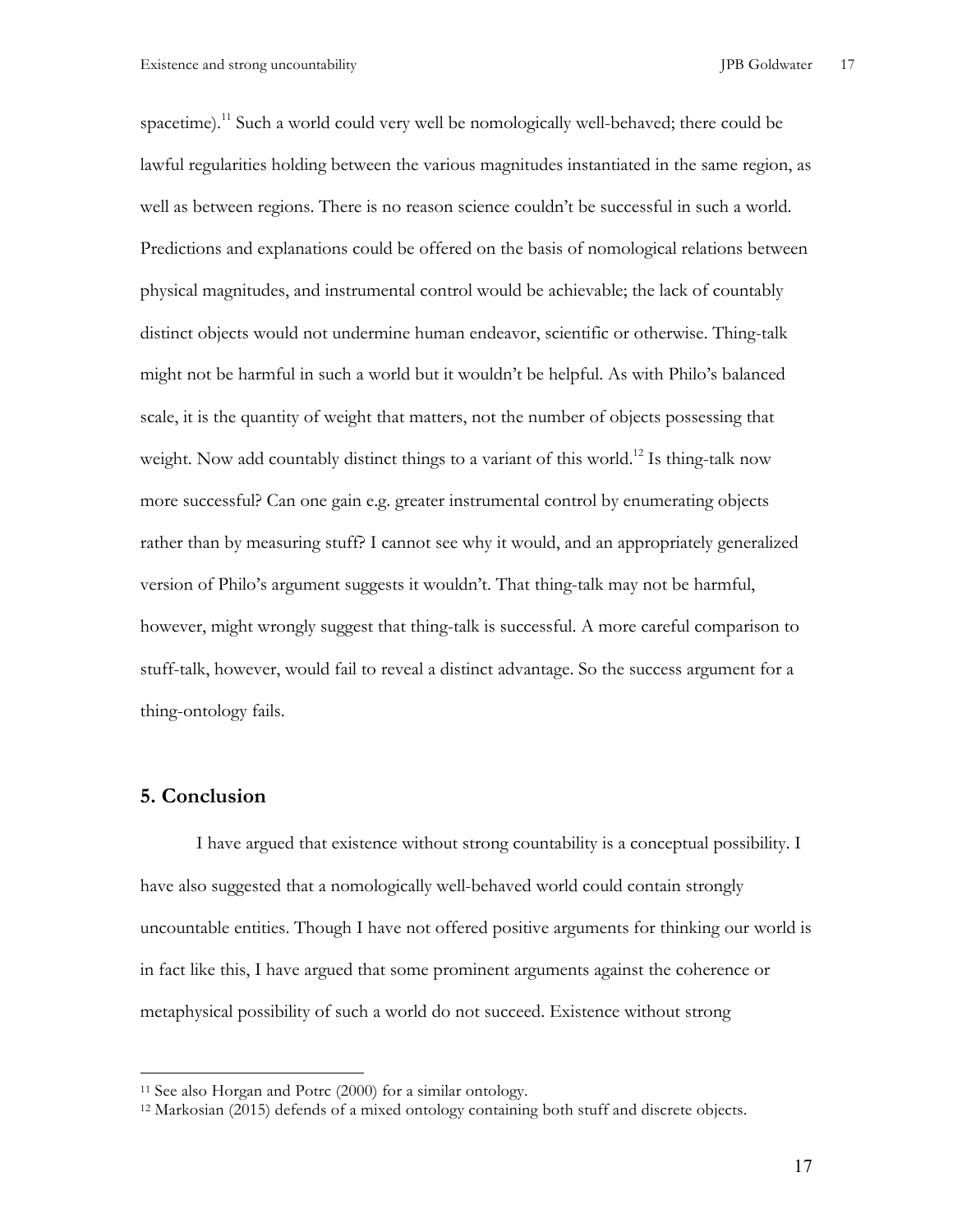countability is a coherent position deserving of further investigation.

### **References**

Chakravartty, A. (2015): "Scientific Realism", *The Stanford Encyclopedia of Philosophy* (Fall 2015 Edition), Edward N. Zalta (ed.), URL =

<http://plato.stanford.edu/archives/fall2015/entries/scientific-realism/>.

- Frege, G. (1884/1960): *The Foundations of Arithmetic*, 2<sup>nd</sup> edition. Translated by J.L. Austin. Harper and Row: New York, 1960
- Frost-Arnold, G. (2010). "The No-Miracles Argument for Realism: Inference to an Unacceptable Explanation". *Philosophy of Science*, 77, 35-58.

Hirsch, E. (2002): "Quantifier variance and realism". *Philosophical Issues* 12 (1): 51-73.

Horgan, T. and Potrc, M. (2000): "Blobjectivism and indirect correspondence", *Facta Philosophica* 2: 248-270

Hume, D. (1779): *Dialogues Concerning Natural Religion*.

- Korman, D. (2010): "The argument from vagueness", *Philosophy Compass* 5/10: 891-901
- Kukla, A. (1998). *Studies in Scientific Realism*. New York: Oxford University Press

Ladyman, J. and Ross, D. (2009) : *Every Thing Must Go*. Oxford University Press.

Lewis, D. (1986): *On the Plurality of Worlds*, Blackwell, Oxford.

Lowe, E. J. (1998): *The Possibility of Metaphysics*. Oxford University Press

—— (2003): "Identity, Individuality, and Unity", *Philosophy* 78 (305): 321-336

—— (2009): *More Kinds of Being*. Oxford: Wiley-Blackwell

- Markosian, N. (2015): "The right stuff", *Australasian Journal of Philosophy* 93 (4): 665-687
- Mizrahi, M. (2012): "Why the Ultimate Argument for Scientific Realism Ultimately Fails", *Studies in History and Philosophy of Science*, Part A, 43 (1): 132-138